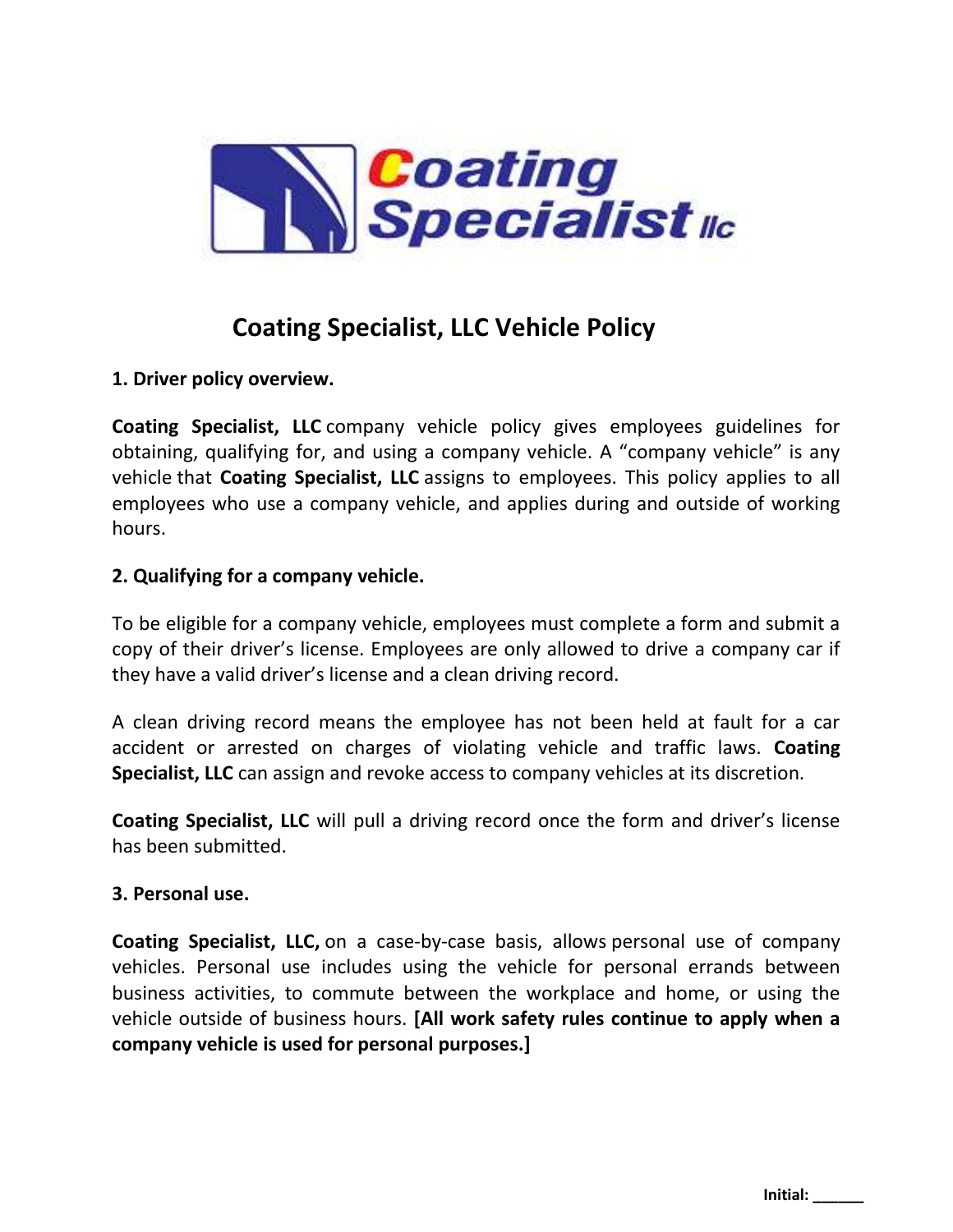## **4. Company driver rules.**

- 1. Obey traffic laws in your jurisdiction and be courteous toward other drivers.
- 2. All drivers and passengers operating or riding in a company vehicle *MUST* wear seat belts, even if airbags are available.
- 3. Document driving expenses.
- 4. Monitor gas, tire pressure, and fluid levels.
- 5. Report any damage or problems to your assigned vehicle immediately.
- 6. Report changes to your driver privileges, such as driver's license suspension, immediately.
- 7. Always lock company cars.
- 8. Bring vehicle to scheduled maintenance appointments.
- 9. Do not drive while intoxicated, fatigued, or on medication that affects your driving ability.
- 10. Do not smoke in any company vehicle.
- 11. Do not lease, sell, or lend a company vehicle.
- 12. Do not use a phone or text while driving. **[Please pull over if it's an emergency to use your phone]**
- 13. Do not allow unauthorized drivers to use a company vehicle except in the case of repairs by a mechanic.
- 14. Keep company vehicle clean and presentable, inside and out, at all times.

Employees who violate company vehicle rules are subject to [disciplinary](https://www.betterteam.com/disciplinary-action)  [actions](https://www.betterteam.com/disciplinary-action) which may include verbal and [written warnings,](https://www.betterteam.com/employee-write-up-form) suspension of vehicle privileges, [termination](https://www.betterteam.com/how-to-fire-someone) and legal action.

#### **5. Accident procedures.**

In case of an accident, contact Christian Vigil 970-567-0357 or Shawn Stevenson 719- 243-4642 immediately. They will contact the insurance provider. Follow legal guidelines for exchanging information with other drivers and report the accident to local police if required. Do not guarantee payment or accept responsibility without company authorization.

You will need to fill out an incident report with Coating Specialist, LLC within 48 hours of the incident. This form will come from the office and needs to be filled out, signed and emailed back to [shawn@coatingspecialistllc.net.](mailto:shawn@coatingspecialistllc.net)